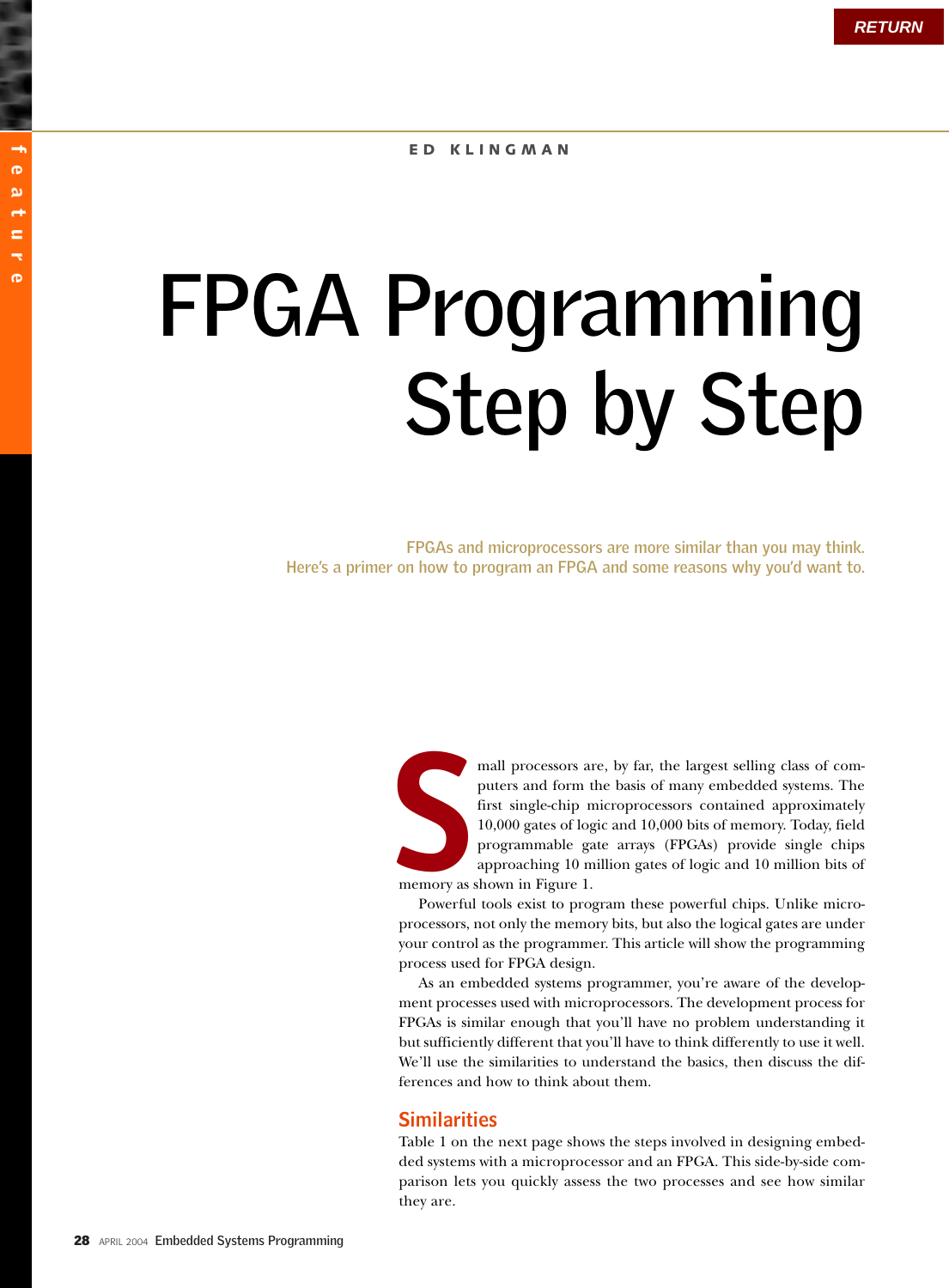Powerful tools exist to program these powerful chips. Unlike microprocessors, not only the memory bits, but also the logical gates are under your control as the programmer.

## **Architectural design**

The architectural-design phase is surprisingly similar. Although people will argue design philosophies, it's not unusual to perform a "first cut" at programming in a pseudo-language that can be translated into and refined as a specific language, say assembly, C++, or JAVA. I describe my first FPGA architectural design in a pseudo-C language then translate it to Verilog for an FPGA. Thus the ability to express yourself in C is a good start in learning Verilog. Architectural issues could fill a book; therefore we'll focus on development issues.

Because you understand editing, compiling, assembling, linking, and loading in microprocessor programming, you can relate this to editing, compiling, synthesizing, placing, routing, and loading in FPGA programming.

### **Editing**

Not only is Verilog syntax C-like, but, since it's 100% ASCII, you can use any editor to prepare fpga.v files. Nothing new here.

## **Compiling**

The process of compiling a program for the microprocessor combines the edited files and builds a logically correct sequence of bits that are used to control the sequencing of logical gates. These gates write data onto buses, into latches and registers, out ports, and across channels. The gates have fixed relationships designed to accomplish fixed functions. The assembly-language instructions represent these functions. Thus microprocessor compilers either produce assembly-language programs that are then assembled into bit patterns or directly produce the bits to drive the gates and fill the registers and the memories.



| <b>TABLE 1</b> Step-by-step design process for microprocessors and FPGAs |                              |
|--------------------------------------------------------------------------|------------------------------|
|                                                                          |                              |
|                                                                          |                              |
| <b>Microprocessor</b>                                                    | <b>FPGA</b>                  |
| Architectural design                                                     | Architectural design         |
| Choice of language                                                       | Choice of language           |
| (C, JAVA)                                                                | (Verilog, VHDL)              |
| <b>Editing programs</b>                                                  | Editing programs             |
| <b>Compiling programs</b>                                                | <b>Compiling programs</b>    |
| (.DLL, .OBJ)                                                             |                              |
|                                                                          | Synthesizing programs        |
|                                                                          | (EDIF)                       |
| Linking programs                                                         | Placing and routing programs |
| (EXE)                                                                    | (VO, SDF, TTF)               |
| Loading programs to ROM                                                  | Loading programs to FPGA     |
| Debugging µP programs                                                    | Debugging FPGA programs      |
| Documenting programs                                                     | Documenting programs         |
| Delivering programs                                                      | Delivering programs          |
|                                                                          |                              |
|                                                                          |                              |

The analogous operation in FPGA programming is the compilation of Verilog into register transfer logic (RTL) netlists. As the name implies, data is transferred into registers, subject to some clocking condition. At this stage FPGA programming departs from microprocessor programming in that an additional synthesis process is required to produce bits (or intermediate objects that can be converted to bits) that will control gates and fill registers and memories on an FPGA. This level is called *gate-level logic*, since it describes the logical gates of which the system will be composed. The output format is typically an Electronic Design Interchange Format (EDIF) file.

There's a large difference between compiling and synthesizing, and you have to stretch some to encompass it. Whereas the compiler produces bits to control fixed-gate patterns (the micro-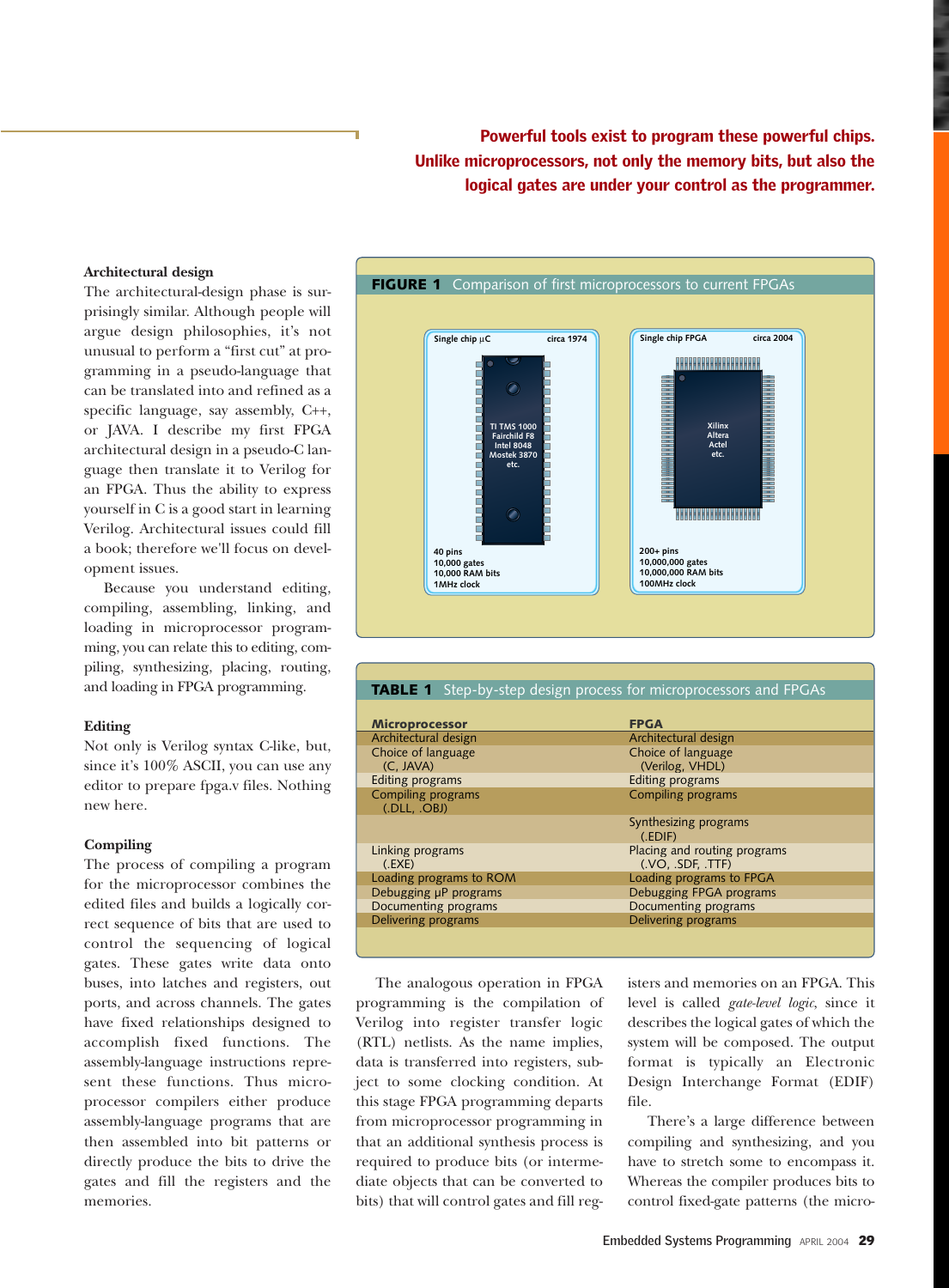The synthesis process . . . produces bit patterns, in an intermediate format. We compile Verilog to RTL netlists, then synthesize Verilog to EDIF, then place and route EDIF to produce HEX or TTF files that can be loaded into an FPGA.

# History of Linking

Early computers had a "patch board" that looked somewhat like the telephone patch boards of the 1940s where "patch cords" were plugged into "sockets" to make connections between various buses and register inputs and outputs.

The patch boards of the '40s and '50s evolved into the bit-slice microprogramming of the 1970s, where, again, the focus was on control of logical gates, and the patch cords were implemented as "wire wrap" connections.

In FPGAs the patch cords are routing connections between gates.

Early FPGAs contained gates that numbered between the hundreds and the thousands. The size was not sufficient to implement systems, but was capable of implementing the types of circuitry built with Medium Scale Integrated Circuits (dozens of gates), which implemented the "glue logic" that held microprocessors and sophisticated peripheral chips together. Therefore, the first practical applications of FPGAs consisted of replacing many glue logic chips with one FPGA. Because these circuits were already completely described by circuit diagrams, the first FPGA editors used graphics capture; that is, the circuit diagrams were redrawn in the editor, and this was the input information. No highlevel languages were used to program the FPGA in this process, simply graphics editing and time-based simulation of waveforms.

processor decoders, registers, arithmetic logic unit, and so on) the synthesizer defines gate patterns described by the logic of the program. That is, your program logic gets synthesized, or mapped into, logical gates, not into processor instructions that control multigate structures. This is absolutely amazing, and good FPGA programmers give thanks every day for living in the rare time in history (post 1990+) when you can design architectures with words and then synthesize your logic into (mostly silicon) gates that execute your logic. Not to get carried away, but it's absolutely wonderful.

## **Linking**

Linking was a latecomer to programming—maybe 1950. Previous computers and programs simply put bits into console switches, and thereby into registers. (Read about the development of linking in the sidebar.)

The bit-based outputs of the microprocessor compilation process typically don't directly control gates but must be connected to other bit patterns. This is true because most programs run under the control of an operating system and must be connected, or linked, to the operating system. In fact, the location in memory of the actual compiled bits is usually unknown and not determined until linking and loading is completed. Further, there may be programs existing in a library that must also be linked to the compiled program before a useful product exists.

The synthesis process, as we have discussed, produces bit patterns, in an intermediate format. We compile Verilog to RTL netlists, then synthesize Verilog to EDIF, then place and route EDIF to produce HEX or TTF files that can be loaded into an FPGA. These bit patterns will end up controlling logic gates and filling memory and registers.

In the same way that C and other programs include objects defined in (possibly third-party) libraries, FPGA programs can include or import portions of systems from third-party intellectual property, in the form of FPGAimplementable programs or objects.

Also, in the same way that the linking and loading process of embedded systems design connects various system objects, subsystems, or super systems like the operating system, including library objects (and loads or places them into specific memory locations), the place and route function in FPGA design places the synthesized subsystems into FPGA locations and makes connections (microprocessor links **~** FPGA routes) between these subsystems, enabling their operation as an integrated system. The actual linking and loading of compiled bits is essentially a process of fitting, in one dimension, the bit patterns distributed over a set of available linear memory addresses. The FPGA place and route process fits, in two dimensions, the bit patterns (logic subsystems) over a two dimensional array of available logic gates and routes buses between these logic subsystems as necessary.

The similarity in the processes is obvious.

### **Loading**

Finally, just as embedded programs are often embedded in physical ROM, flash, or downloaded live, FPGA programs (compiled, synthesized, placed, and routed) must be embedded in the physical FPGAs. The actual programming file may be a .HEX or similar. Programmers typically download or burn the bits from these files into the hardware. If nonvolatile, this is a one-time proposition. If not, it's a download-at-power-up proposition. Many variations exist with FPGAs as with microprocessor-based embedded systems, but in the end, in a functioning microprocessor-based product, the bits compiled, linked, and loaded must "get into" the physical memory to control the gates of the processor, and in an FPGAbased functioning product, the bits compiled, synthesized, placed, and routed, must "get into" the FPGA, to implement the gates of the system.

#### **Debugging programs**

All experienced programmers know that complex programs, even subpro-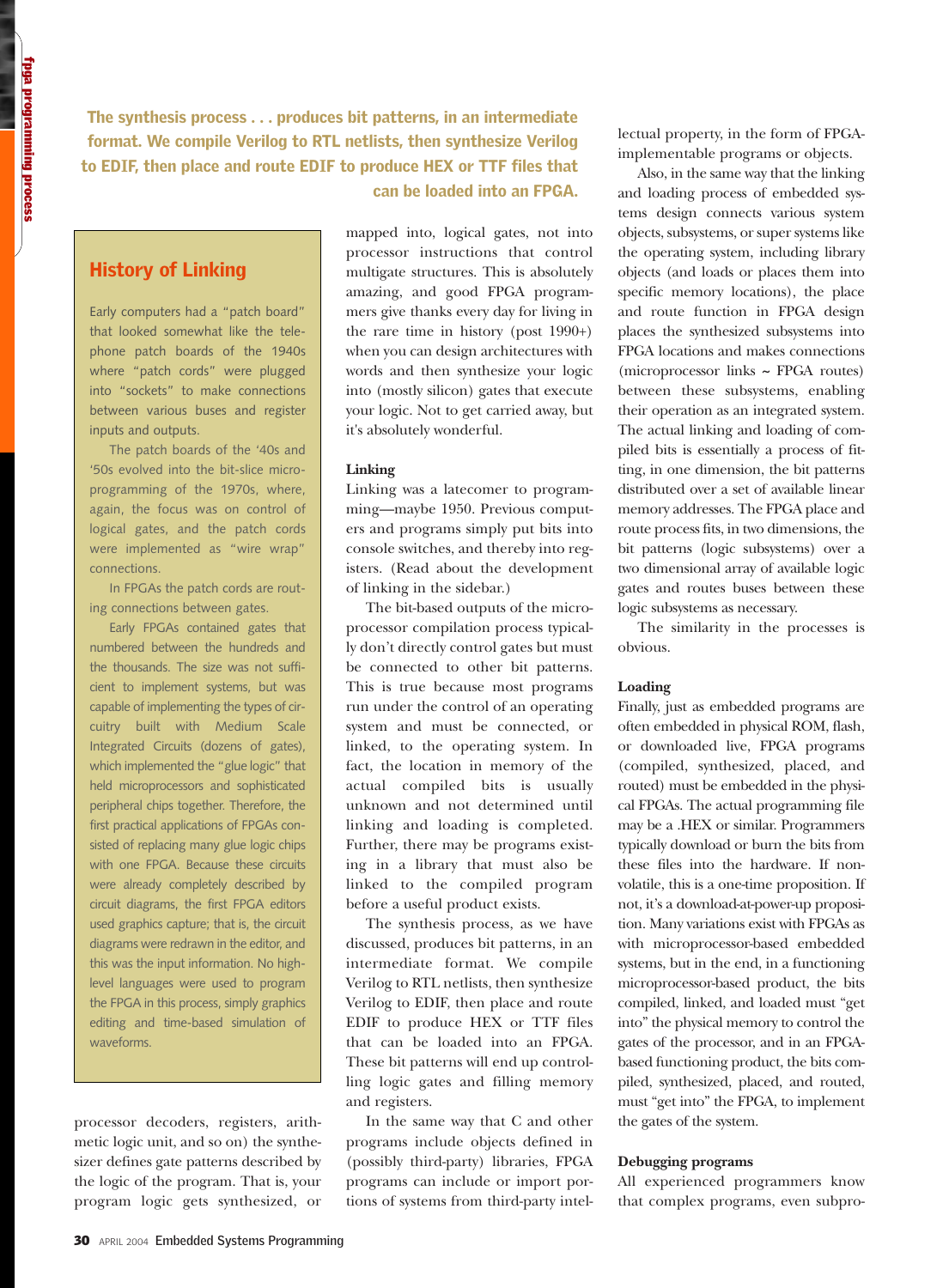The simulation process observes the transformations and translations of signals as they propagate through the FPGA from the input pins and provides responses that eventually reach an output pin.

grams, don't run correctly the first time. When we first see how to solve a problem, we tend to be overjoyed, (it's possible!) and then underestimate the time required to implement the solution. This is because our powers of abstraction, based on experience, enable us to see solutions without worrying about every nitty-gritty detail. But the hard truth is that the physical system in which we're embedding our programs requires that every nitty-gritty detail must be handled before it will work. No doubt, you have had the experience of fixing a single bit (or flag) that caused a crashing program to suddenly run correctly. Hallelujah! It works. I can sleep now.

Anyway, things don't work right out of the gate. We generally have to kick them and see what they do and where they expire. In embedded systems program development, we typically use debuggers, simulators, and emulators. These tools enable us to step through the program execution and observe the effects on flags, register contents, memory locations, and so on, and to try to match what we expect at a given place and time with what we see, in the simulator or emulator.

**Simulation vs. emulation:** Debugging in FPGA design is largely based in simulation. You can see why. Emulation, in the context of embedded microprocessor programs, typically refers to executing programs on special in-circuit emulation (ICE) hardware designed to 1) run exactly like the target machine and 2) provide visibility, access, and control of the target machine in powerful ways, with emulation timing exactly equal to target timing. Thus, the essence of emulation is based on physical hardware that reproduces the microprocessor's gates while adding gates designed for debugging. This methodology works because the microprocessor consists of a fixed array of gates, implementing the CPU, among others.

The FPGA does not have a "fixed" pattern of gates, in the sense of the CPU; in fact, the object of the FPGA programs is to define a pattern of gates, via the process described herein that will implement our design. And our design will differ from every other design. This is why no FPGA emulators exist, in the sense of in-circuit emulators.

Today the fastest processors cannot be emulated in hardware, since they already run as fast as possible, and the ICE circuitry adds additional gate levels, thereby slowing the ICE and preventing it from keeping up with the processor. For this reason, processor designs focus on built-in debugging support. This approach is somewhat analogous to FPGA design, where it's helpful to build in debug aids. Because you're used to building debug aids into programs, from PRINT statements on up, you'll understand the significance of this point, and be able to translate your understanding into the FPGA realm.

Most microprocessor programming, particularly embedded programming, is based on the assumption that sophisticated operating systems and peripheral devices are "connected to" the program, through application interfaces. Thus debugging focuses on the inside of the machine and doesn't attempt to simulate the operating system or the peripherals but instead works with them.

**Testbenches in FPGA:** Most FPGA systems are standalone systems connected to the real world, and functioning in interaction with the real world. Therefore a large part of debugging and test is concerned with simulating the real world to which the FPGA will attach. In reference to the way logic circuits were debugged historically, this is called the *testbench* and is considered an integral whole—in other words, it can be compiled as a

whole. Simulation typically steps through the operation of the testbench, which stimulates the FPGA. The simulation process observes the transformations and translations of signals as they propagate through the FPGA from the input pins and provides responses that eventually reach an output pin.

Because there will likely be tens or hundreds of thousands of gates, you obviously don't watch all of them, but the most meaningful ones in the area of interest. For example, a FIFO buffer may be 48-bits wide and thousands of words long, but the gate output that most interests you at the moment may be the Buffer\_Full signal, so this would be displayed on the simulation screen, along with other signals of interest. This process somewhat resembles focusing on flags or semaphores in microprocessor programming. You can group multiple signals. For example, eight wires may be given a name, Data\_In\_Bus, and the numeric values appearing on the bus may be displayed, as opposed to showing all eight lines constantly changing. State variables can be given ASCII names and displayed. In the same sense that you may want to focus on program execution within a subroutine, you may want to observe only the signal activity in a subsystem. Once you learn the tools, it becomes quite natural to debug an FPGA subsystem you've designed.

Bottom line: FPGA debugging is done by software simulation and by using actual hardware. Any debug use of the actual hardware must be designed by you.

**Netlist and Top ~ Main:** Although it's not really a part of the process, it's worthwhile to understand that the output of the FPGA design process is a *netlist* or list of nets or wires that connect gate outputs to other gate inputs. Further, there is a top level from which everything descends. Think of the top as the Main point in a microprocessor program where the program starts. Although there may be 50 or more modules that are created independently in an FPGA design, when the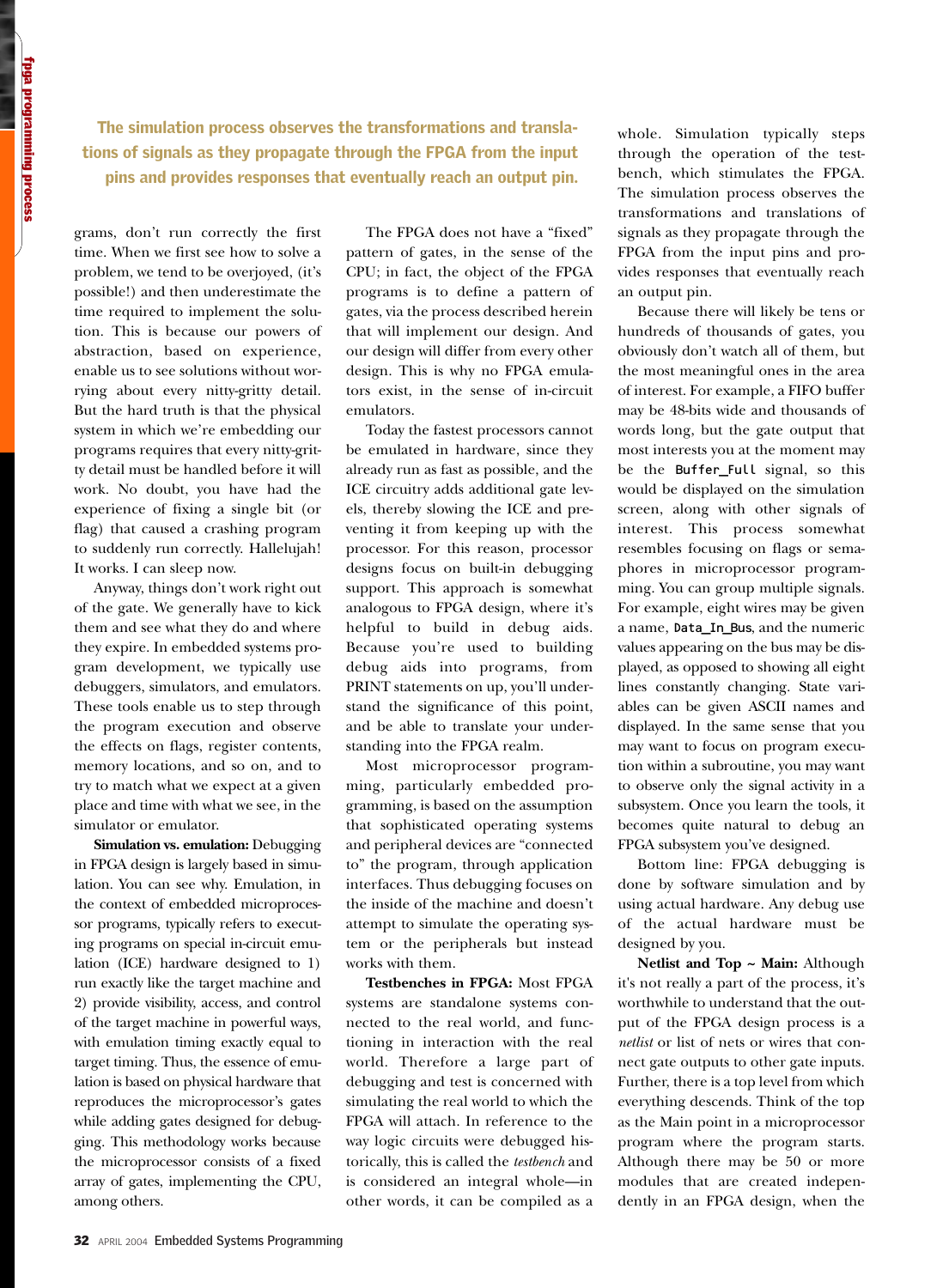Probably the biggest surprise for experienced embedded programmers is that programs that are functionally good, that run, and can be simulated, and produce correct results, may not be synthesizable.

process is finished, all will be linked in the netlist. Any module not in the list will have no effect. This is analogous to a subroutine that is never called. If there is no connection to a module, the module can't do anything.

# **Documenting programs**

I can't think of any significant differences between good documentation practice in microprocessor-based embedded systems and FPGA-based embedded systems programming. The contents will obviously differ somewhat, but the practice and procedures are the same.

## **Delivering product**

FPGAs are surprisingly similar to microprocessors in the actual delivery of working hardware and software.

The microprocessor hardware, boards, power supplies, connections, must be correctly designed, and the software must be burned in or downloaded as described above.

The FPGA hardware, boards, power supplies, connections, and so forth, must be correctly designed, and the software must be burned in or downloaded as described above.

If the hardware is correct, the software can evolve. This allows bug fixes and feature addition. This is true for microprocessors and FPGAs. The Verilog or VHDL hardware description language (HDL) each a high-level design language provides fast time-to-market using FPGAs. The HDL system allows design, debug, and verify—all within the same environment. As with microprocessor design, FPGA design can be command-line driven or IDE-based.

# **Differences**

Most of what we've just discussed has focused on the similarities between embedded microprocessor programming and FPGA programming. We now look at some significant differences.

# **Unsynthesizable**

Probably the biggest surprise for experienced embedded programmers is that programs that are functionally good, that run, and can be simulated, and produce correct results, may not be synthesizable. What does this mean? It means that you can write "good" functional programs that are impossible to convert into a netlist that can be mapped into an FPGA. Why is this? Primarily because Verilog is a "superset" of synthesizable syntax. Historically, Verilog was designed as a simulation language for simulating logic systems. It was only later that synthesis technology was able to actually convert the RTL output of the simulation compiler into netlists based on gatelevel structures actually found in FPGAs. It is therefore understandable that the full simulation language, designed before synthesis tools, is not fully synthesizable. What does this mean to you? It means the problem is more complex than it initially seemed. How to create synthesizable programs is beyond the scope of this article, but it's a subject for future articles.

Why would you even want to use a language containing nonsynthesizable constructs? There are several reasons. We'll look at two.

First, you may want to represent a system that will later be partitioned into software and hardware subsystems. It's easier to design such a system using the full language and later restricting the hardware portion of the design to synthesizable constructs.

A more general reason is the following. FPGA design should always include a testbench, which is the environment that provides inputs, including clock(s) and data, and accepts outputs from the FPGA. It's the software that describes the world as "seen by" FPGA pins. This world is compiled to be simulated but not synthesized. Think about this. The code in the FPGA must be mapped into real logical gates in the FPGA, therefore, by definition, it must be synthesizable, since synthesis is the process of converting RTL language into gate-level language, and hence, into a field programmable gate array. But the code "outside of" the FPGA is not going to be put inside of an FPGA. It's going to be used by the designer to simulate the environment of the FPGA, while debugging. For this reason, it's useful to allow high-level programming constructs that simplify the construction of the testbench. If the testbench construction were limited to synthesizable constructs it would force the designer to use lower-level abstractions than is necessary. Figure 2 shows the synthesizable and nonsynthesizable portions of a design.

This is a very important point, so I'll repeat it. The Verilog language, designed initially for simulating logic, offers powerful high-level constructs that are useful for simulating the "real world" to which the FPGA will be connected. The constructs will not be mapped directly into FPGA logic structures or be converted into a gate-level netlist. Since only a subset of the Verilog language is synthesizable, that testbench design is easier, but FPGA programming, per se, is more difficult. Newer versions of Verilog (coming on the market "real soon now") will change the "mix" of synthesizable to nonsynthesizable language abstractions, but this problem will probably always be with us to some degree.

#### **C and Verilog**

For the last few years, there has been an effort to extend Verilog by adding C language constructs. The effort is now culminating in IEEE standards processes, but the situation is unresolved at this time, with the (hopefully remote) possibility that the language will split into two versions. The problems are legal, commercial, and conceptual. It's also fair to say that most Verilog programmers are unenthusiastic about the process,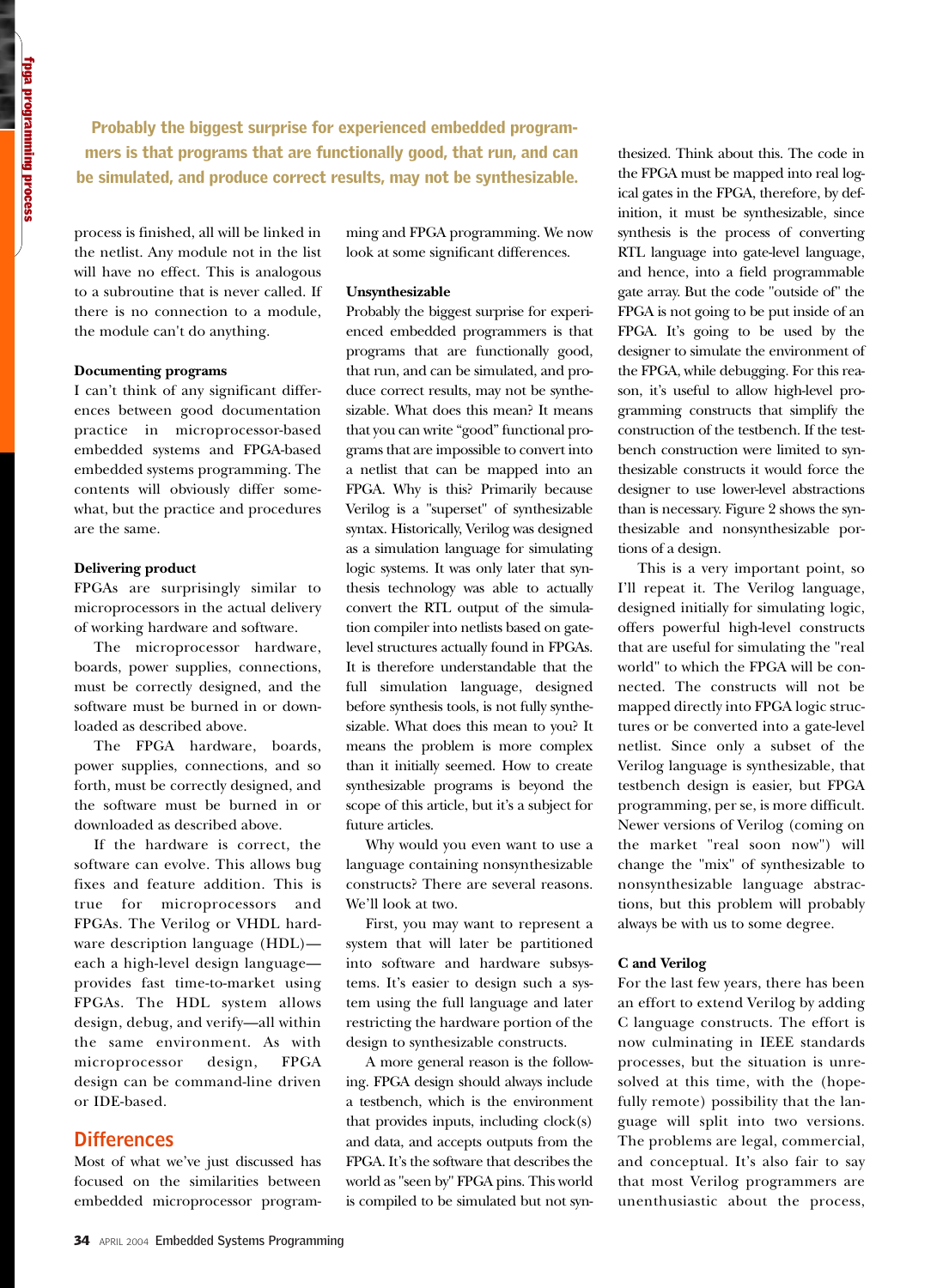but the companies involved think that they could sell more software if it becomes easier for the army of C programmers to participate in FPGA design; therefore, there's real pressure to proceed with the standards process. Because the uncertainties will be resolved over the next year or so, we won't focus on this situation here.

The situation is analogous to the assembly language vs. C programming history. When resources are scarce, it pays to design efficiently, therefore assembly language is best. When resources become free, the efficiency of the design process dominates, and C language programming is preferred. In the FPGA world, resources are not yet free, therefore Verilog is the language of choice. This will probably change over time.

Note that a C interface to Verilog already exists, as shown in Figure 3. There are also variants of FPGAs that contain a microprocessor core on the silicon along with the FPGA circuitry. In such cases the microprocessors can be programmed using C while the FPGA gates would be programmed using Verilog or VHDL. The use of C For the last few years, there has been an effort to extend Verilog by adding C language constructs. This effort is now culminating in IEEE standards processes, but the situation is unresolved at this time.

in the functional testbench code makes sense, because it need not be synthesizable.

For those embedded systems programming teams that would like to extend their capabilities into FPGA design, I recommend that those with the least understanding of hardware should focus on testbench design, while those more capable of hardware design focus on learning how to write synthesizable code.

#### **Optimization**

Now that we have a more complete picture of FPGA design, let's compare



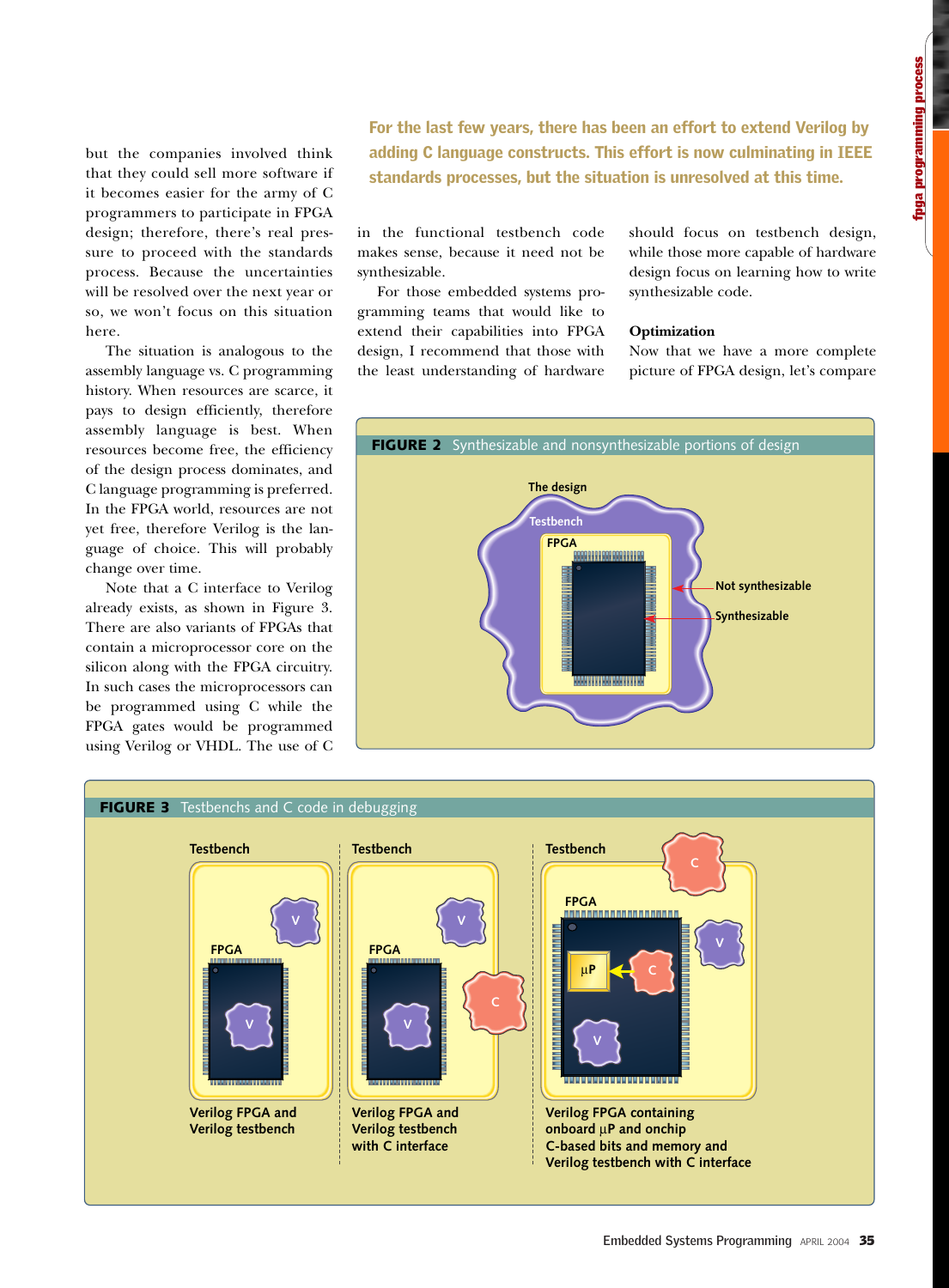Tpga programmung process fpga programming process

Most synthesizers can produce a Verilog language description of this gate-level code. The beauty is that this gate-level Verilog can be compiled and simulated. Thus, we can debug at the actual gate level.



the difference in outputs before and after placing and routing.

When the system designed in Verilog is compiled, the output is an RTL netlist. When input to a synthesizer, the Verilog is converted into a gate-level netlist, capable of being mapped into FPGA hardware (assuming successful synthesis.) Most synthesizers can produce a Verilog language description of this gate-level code. The beauty is that this gate-level Verilog can be compiled and simulated. Thus, we can debug at the actual gate level. The simulation of the RTL Verilog is called *functional simulation*, while the simulation of the synthesizer Verilog output is called *gate-level simulation*, as shown in Figure 4.

What's the difference between functional and gate-level simulation? One difference is that, just as C compilers can optimize C code, synthesizers can optimize FPGA netlists. In fact,

if you specify the goal, synthesizers can optimize to meet your goal. The goals are typically *area vs. delay*. Area optimization will attempt to use the fewest number of gates (silicon area) on an FPGA, at the expense of execution speed. Delay optimization attempts to maximize the execution speed, even if more FPGA area is required. The net result is that the functional code you wrote in Verilog at the RTL level may have different implementations, and signals that you used to debug the functional code may have been optimized out of existence. That is, they may disappear in the final gate-level implementation. Thus, even though you've thoroughly tested and simulated the RTL code, you'll want to do the same at the gate level.

Synthesizers typically allow constraints to be specified as part of the optimization process. One such constraint is dont\_touch to prevent the

synthesizer from doing whatever it wants to specific elements of the design. Another constraint is preserve\_hierarchy as an alternative to flatten the design. Because hierarchical boundaries can prevent or limit optimization, synthesizers, which flatten the design will typically provide more optimal results.

### **SDF and back-annotation**

OK, now we're ready for the last major difference between microprocessor and FPGA programming processes. Just as there are cases in microprocessor design where speed of execution is critical, the same is true for FPGA design. When microprocessor code must be timed, the clock speed and number of cycles per instruction can be used to compute execution speed, which will be strongly processor dependent.

When a synthesizer produces gatelevel Verilog for an FPGA, it's strongly FPGA dependent; that is, the delays associated with vendor-specific FPGA structures are known and can be used to compute operation speeds. Thus simulation of gate-level code for a specific FPGA is realistic in this sense.

But remember, we still have to place and route this gate-level netlist. This operation will add delay for longer routes, thus slowing the final execution speed. If your design must meet some real-world spec, such as a 12MHz USB (48MHz clock) or 480MHz USB2.0 then you must run at this speed, or you haven't solved the problem. How can you tell whether the routed code will run fast enough?

To solve this problem, place and route programs (supplied by the FPGA vendors) will also produce Verilog output and will produce SDF files, which are files in standard delay format, that capture the delays associated with the placed and routed netlist. Simulators can use this SDF information to back annotate the gatelevel code, thus allowing simulation of the final FPGA design at its most accurate. Because the FPGA elements are well characterized, with typical setup